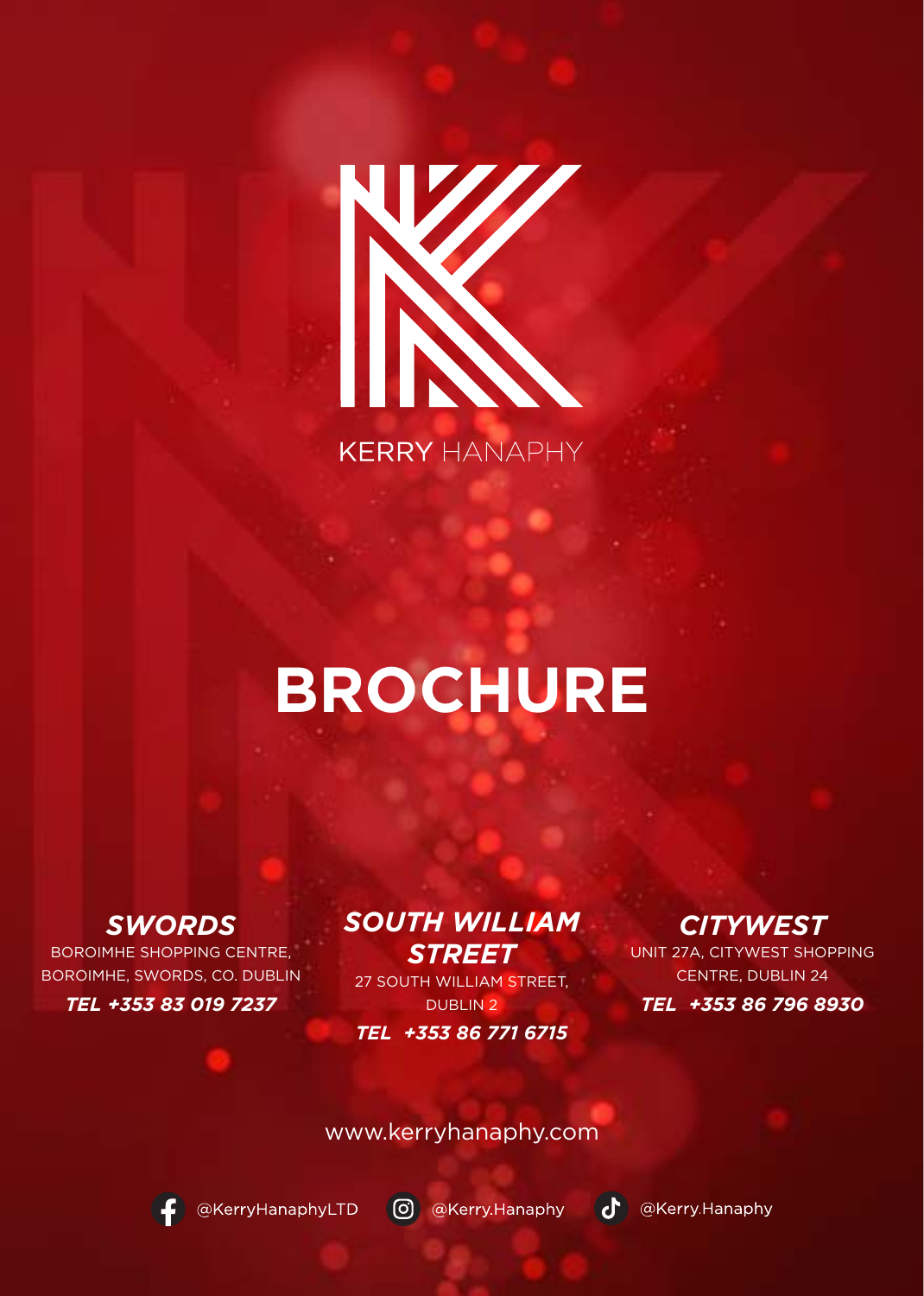### *ANTI-WRINKLE INJECTION*

| 1 Area (Frown/ Crows Feet)      | €140 |
|---------------------------------|------|
| 2 Areas                         | €250 |
| 3 Areas                         | €250 |
| <b>Anti-Wrinkle Plus</b>        | €300 |
| Consultation                    | €50  |
| Dental Block                    | €50  |
| Dimpled Chin                    | €140 |
| Downturn Mouth                  | €140 |
| <b>Gummy Smile</b>              | €140 |
| Hyperhydrosis (Underarm)        | €550 |
| Man-Tox                         | €300 |
| Neck Lift                       | €350 |
| Nose (Bunny Lines)              | €140 |
| Review (No Injection)           | Free |
| <b>Review (Extra Injection)</b> | €50  |
|                                 |      |

#### *FILLERS*

| Consult                   | €50   |
|---------------------------|-------|
| 0.5ml                     | €200  |
| 0.7ml                     | €250  |
| 1ml                       | €300  |
| Cheek Filler              | €350  |
| Cheek Filler (2ml)        | €650  |
| Chin                      | €350  |
| Jaw Line (2ml)            | €700  |
| <b>KHL Package</b>        | €1200 |
| Marionette Lines          | €350  |
| Naso Labial (Smile Lines) | €350  |
| Nose Filler               | €450  |

| Free |
|------|
| €350 |
| €400 |
| €350 |
|      |

#### *LOWER FACE PREVENTION ANTI-WRINKLE INJECTION*

| Lip Flip                           | €200 |
|------------------------------------|------|
| Tip Lift                           | €200 |
| Lower Face Prevention Anti-Wrinkle |      |
| Injection                          | €300 |
| Jawline/Neck Lift                  | €350 |
| Massetters                         | €400 |
| Neck Bands                         | €350 |
|                                    |      |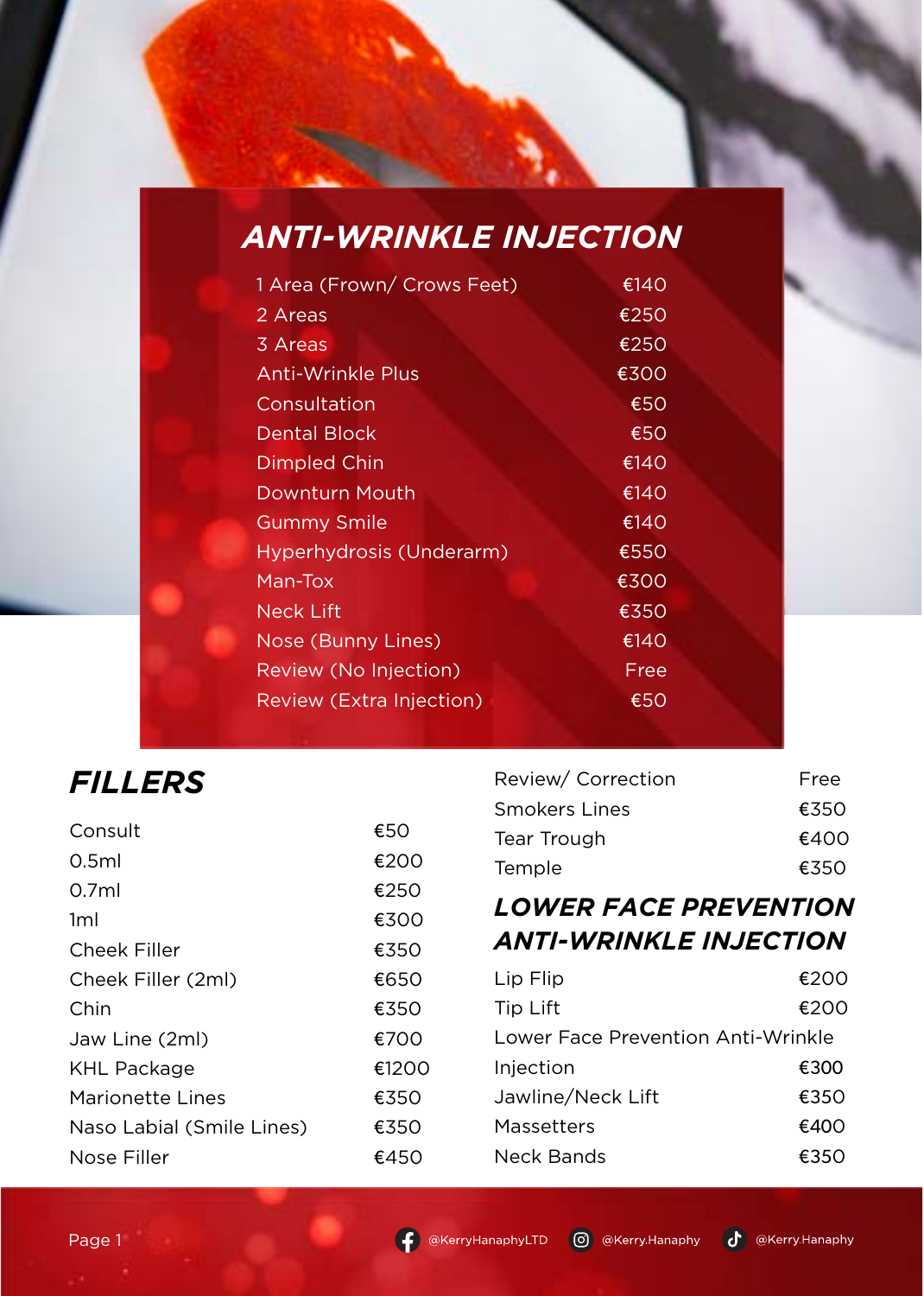# **PROFHILO®**

Profhilo is an injectable skin remodelling treatment containing one of the highest concentrations of Hyaluronic Acid (HA) on the market, especially formulated for people whose skin lacks volume and elasticity.

| <b>PROFHILO</b> |  |
|-----------------|--|
|                 |  |

| Profhilo              | €300                       |
|-----------------------|----------------------------|
| Profhilo Décolletage  | €300                       |
| <b>Profhilo Hands</b> | €500                       |
| <b>Profhilo Neck</b>  | €300                       |
| Profhilo Body         | <b>CONSULTATION NEEDED</b> |



## *BOOSTERS*

| <b>Skin Booster</b>       | €300 |
|---------------------------|------|
| Skin Booster (2 Sessions) | €550 |

## *IPL*

Intense pulsed light (IPL) therapy, aka photofacial, is a way to improve the color and texture of your skin without surgery. It can undo some of the visible damage caused by sun exposure - called photoaging. You may notice it mostly on your face, neck, hands, or chest. Consultation and test patch is required.

## *IPL*

| Cheeks & Nose               | €100  |
|-----------------------------|-------|
| Course of 4 - Cheeks & Nose | €300  |
| Chest                       | €250  |
| Course of 4 - Pigmentation  | €600  |
| Face & Chest                | €180. |
| Neck                        | €200  |
| Pigmentation - Full Face    | €200  |
|                             |       |

| Pigmentation - Hands              | €100 |
|-----------------------------------|------|
| Pigmentation - Spot Treatment €50 |      |
| Red Veins - Full Face             | €200 |
| Rosacea - Full Face               | €200 |
| Skin Rejuvenation - Full Face     | €200 |
| Spider Naevi                      | €50  |
| Patch Test                        | Eree |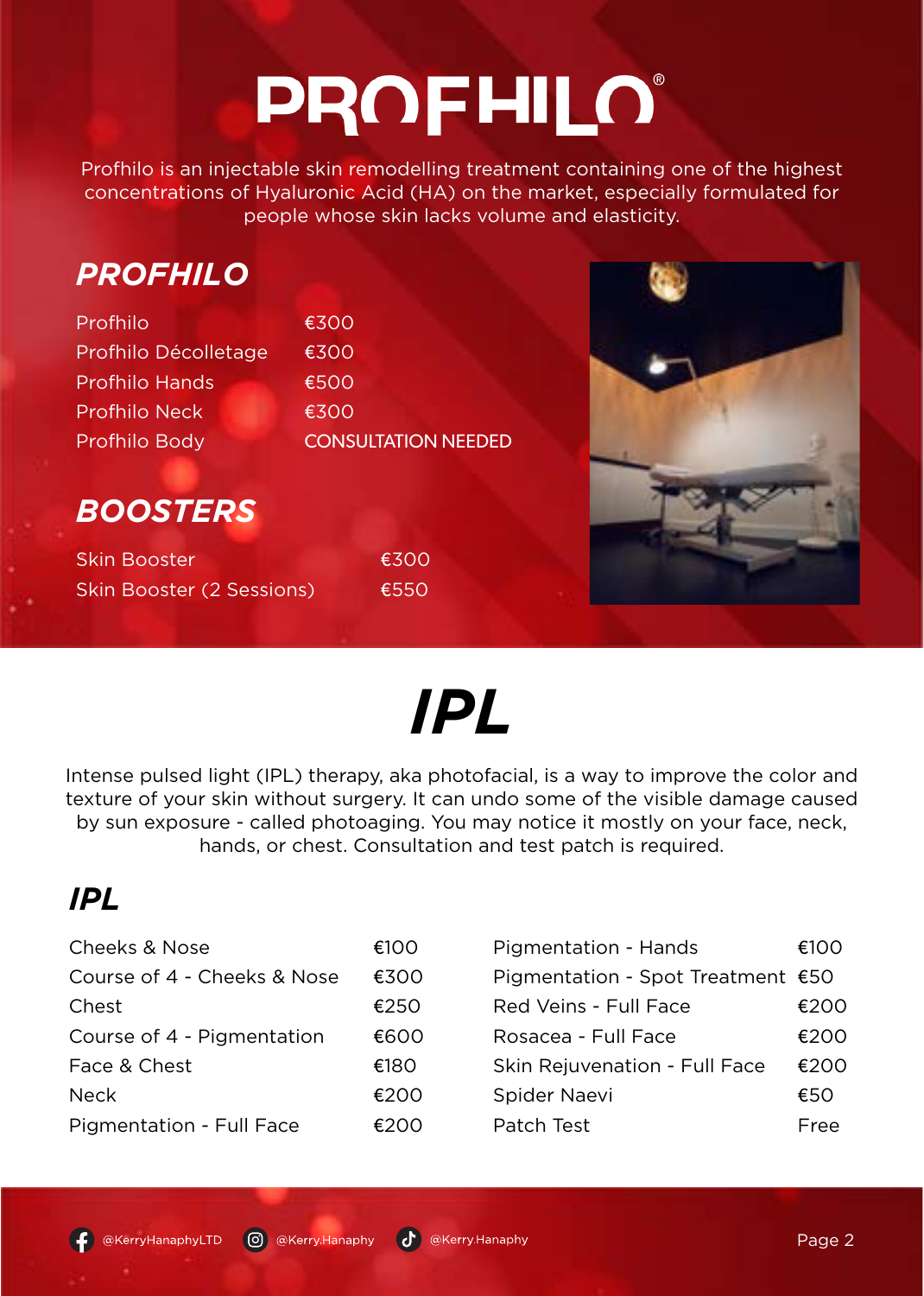## *SKIN PACKAGES*

| Bespoke 1 Hour Skin Treatment        | <b>Consultation Needed</b> |
|--------------------------------------|----------------------------|
| Bespoke 30 Minute Skin Treatment     | <b>Consultation Needed</b> |
| <b>Bridal Package</b>                | €430                       |
| Derma Peel Bundle                    | €200                       |
| Dermaplaning & Dermapeel             | €140                       |
| Dermaplaning & Mesotherapy           | €160                       |
| Dermaplaning & Carboxy Facial        | €140                       |
| Dermaplaning & L.E.D Mask            | €140                       |
| Glow Package                         | €199                       |
| Meso & Peel                          | €140                       |
| Meso, Peel & Dermaplaning            | €179                       |
| The Gentleman Facial                 | €165                       |
| The Envy Facial                      | €125                       |
| Microneedling                        | €140                       |
| Microneedling (Neck Add On)          | €30                        |
| <b>FAB Facial</b>                    | €80                        |
| Carboxy/ Pregnancy Carboxy           | €75                        |
| Derma Peel Bundle                    | €280                       |
| Oxygen Facial (Citywest Only)        | €100                       |
| Deluxe Oxygen Facial (Citywest Only) | €149                       |
| Dermaplaning & Envy                  | €199                       |
| Envy Facial Package (x3)             | €300                       |
| Envy Facial Package (x4)             | €380                       |





٠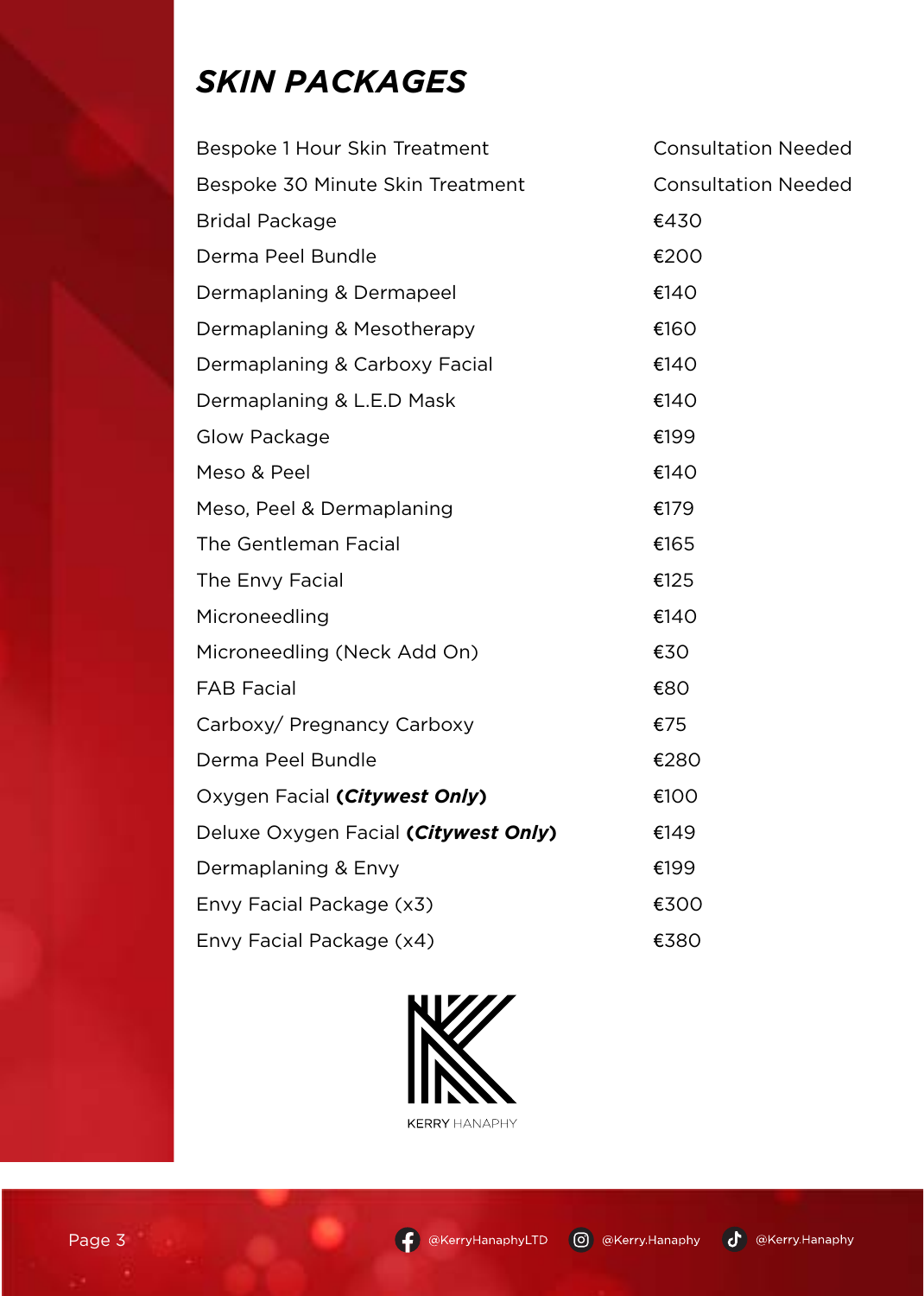

## *CHEMICAL PEELING*

| Mandelic 30%      | €80  |
|-------------------|------|
| Azelan            | €100 |
| Derma Peel        | €80  |
| Glycolic 20%      | €80  |
| Glycolic 35% new  | €85  |
| Modified Jessner  | €80  |
| Salycylic 10%     | €80  |
| Salycylic 20% new | €90  |
| TCA 15%           | €120 |





## *PREGNANCY PACKAGES*

| Dermaplaning & Carboxy Facial         | €140 |
|---------------------------------------|------|
| Pregnancy Carboxy Facial              | €60  |
| Pregnancy Carboxy Facial & L.E.D Mask | €85  |
| <b>Pregnancy Cleanse</b>              | €70  |
| Pregnancy Glow                        | €130 |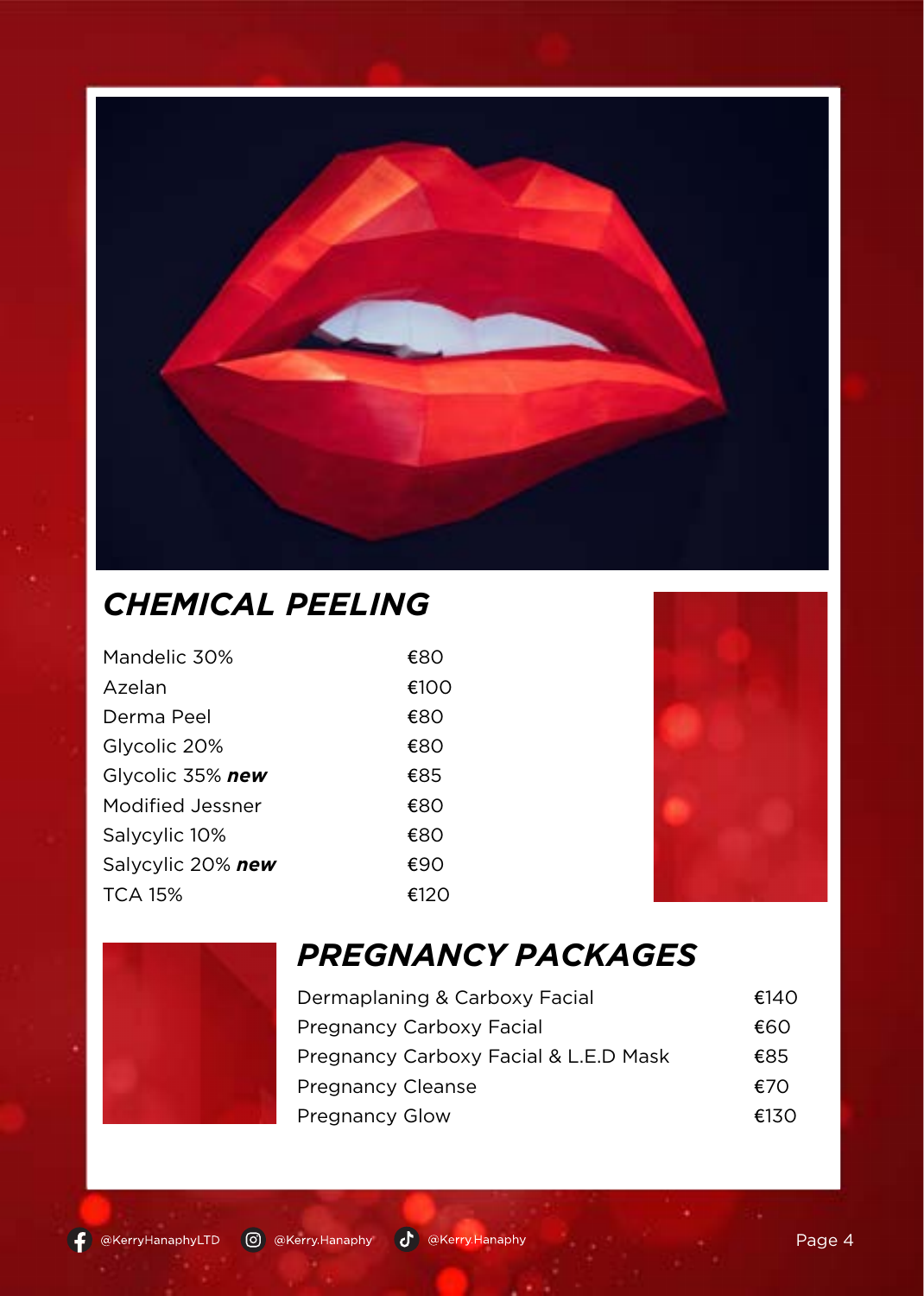

### *SKIN PACKAGES*

| <b>OBAGI</b>                                                                       |                                                                 |
|------------------------------------------------------------------------------------|-----------------------------------------------------------------|
| <b>Obaji Blue Radiance Peel</b><br>& LED Light Therapy<br>Course of 4 - €380       | <b>Envy Facial &amp; Dermalux</b><br>L.E.D Light Therapy        |
| Save €300                                                                          | Course of 3 - €425<br>Save €100                                 |
| Microneedling & L.E.D<br><b>Light Therapy</b><br>Course of $3 - £450$<br>Save €120 | <b>Azelan Chemical Peel</b><br>Course of $4 - 2340$<br>Save €30 |

C @KerryHanaphyLTD © @Kerry.Hanaphy ( @Kerry.Hanaphy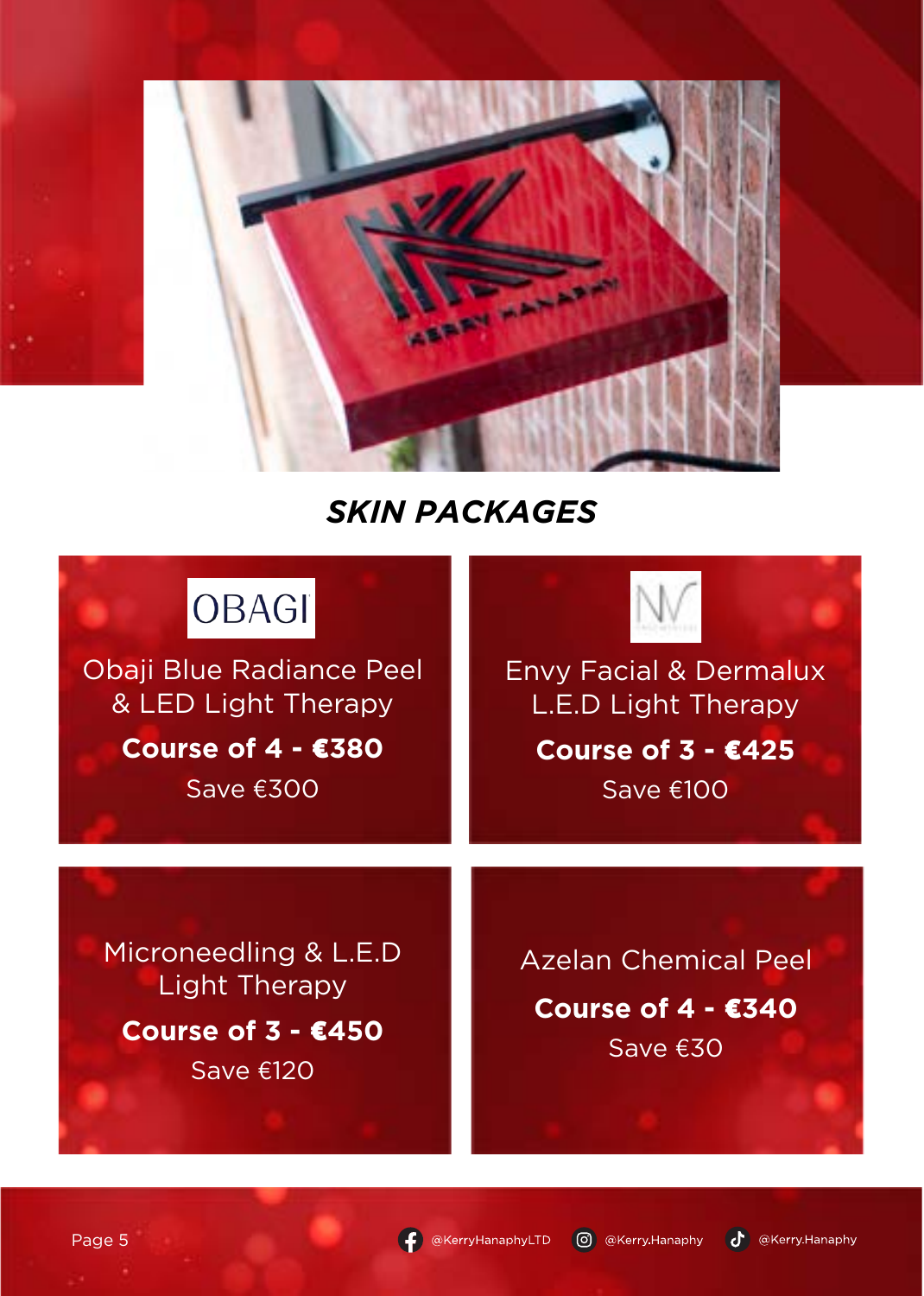#### *SERVICE INFORMATION*

**Sometimes clients get overwhelmed by the amount of treatments we have when it comes to skin and don't know what to book. So below we have compiled some of our most popular treatments and what benefit they can have to the skin.**

#### *Mesotherapy is:*

A non invasive technique in which multi micro injections of vitamins and enzymes are delivered into the skin to rejuvenate and restore plumpness and volume.

#### *Dermaplaning is:*

A procedure that uses a scalpel to exfoliate and remove dead skin and vellus hair leaving you with flawless skin.

#### *The Envy Hydra Facial is:*

An advanced skin resurfacing treatment that combine exfoliation, extraction and infusion of specific serums to improve the texture and quality of the skin.

#### *The Carboxy Facial is:*

A treatment during which the hypoderm is infused with the necessary amount of carbon dioxide(co2).

#### *Mesoestetic Peels are:*

An advanced line of chemical peels. The facial is designed to help clients with concerns such as hyper pigmentation,skin ageing,acne and other skin imperfections.

#### *Microneedling is:*

A cosmetic procedure. It involves pricking the skin with tiny sterilised needles. The small wounds cause your body to stimulate your collagen and elastin, which heals and rejuvenates your skin . It's great for acne and acne scarring, large pores, sun damage, fine lines and wrinkles.

#### *L.E.D Light Therapy:*

It's a non invasive treatment that enters the skin layers to improve the skin. It promotes wound healing , rejuvenates and has anti bacterial effects.

#### *The Glow Package is:*

The glow package includes a deep cleanse, dermaplaning, a chemical peel, mesotherapy & L.E.D light therapy,